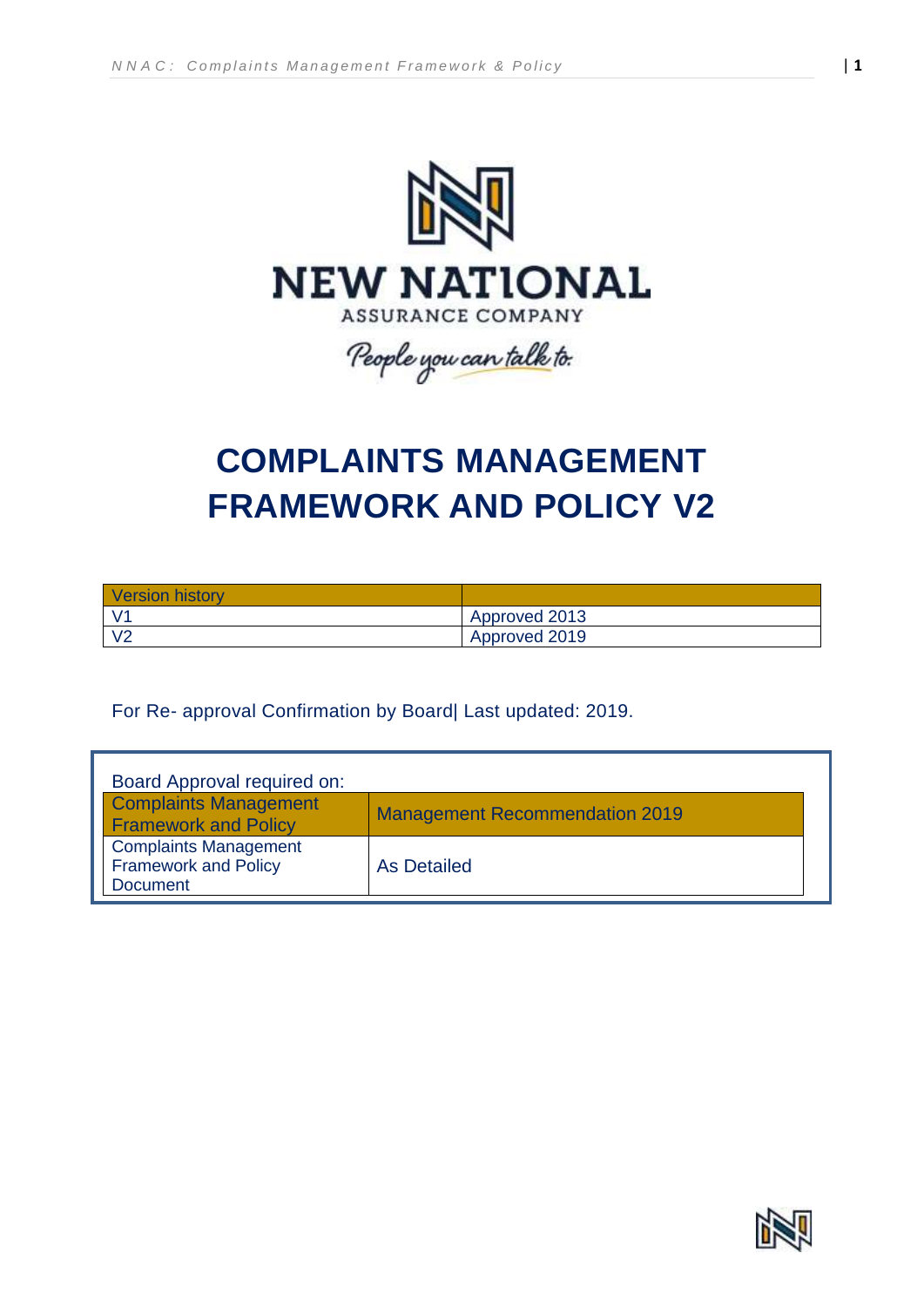## **TABLE OF CONTENTS**

|                | 1. Introduction                                                                  | Page 3 |
|----------------|----------------------------------------------------------------------------------|--------|
|                | 2. Purpose And Scope                                                             | Page 3 |
| 3 <sub>1</sub> | <b>Definitions</b>                                                               | Page 3 |
|                | 4. Key Principles and Standards for Effective Complaints Management              | Page 5 |
|                | 5. Allocation Of Responsibilities                                                | Page 5 |
|                | 6. Complaint Management Process                                                  | Page 6 |
|                | 7. Social Media Complaints                                                       | Page 7 |
| 8.             | <b>Engagement With Ombud Schemes</b>                                             | Page 8 |
| 9.             | <b>Complaints Referred to the FAIS Ombudsman</b>                                 | Page 8 |
|                | 10. Complaints Referred to The Ombudsman for Short Term Insurance (OSTI) Page 10 |        |

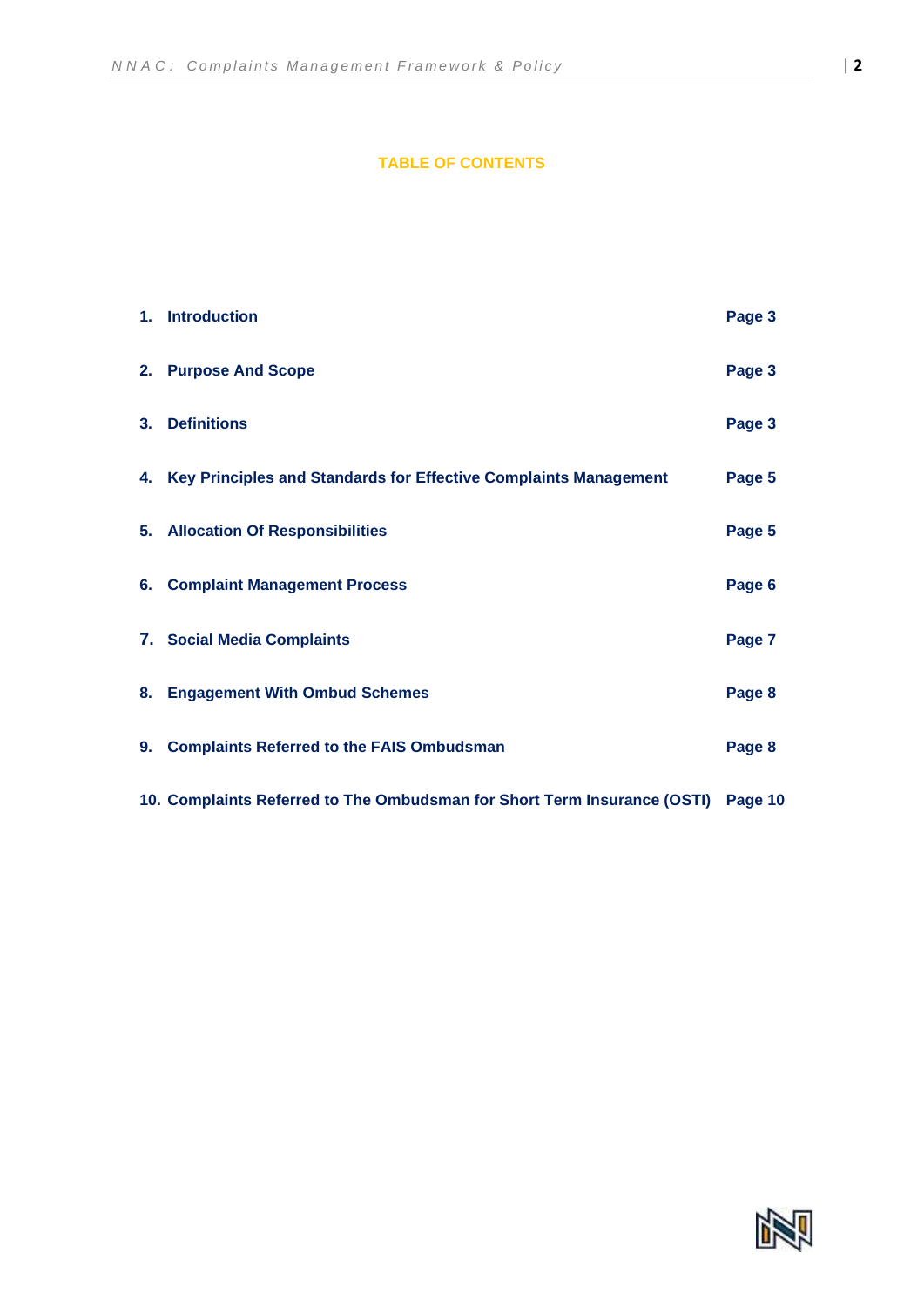## **1. INTRODUCTION**

This framework provides general principles to guide the way complaints are managed within New National Assurance Company (NNAC).

This framework and policy set out our philosophy concerning the way complaints are handled, resolved, and maximized (maximized refers to conducting analysis of complaints for root cause analysis to ensure processes are improved to reduce complaints where necessary)

## **2. PURPOSE AND SCOPE**

The Complaints Management Framework formalises the practices required for effective management and handling of customer complaints within our Company. The purpose of this Framework is to ensure effective standards of complaints management to:

- Ensure fair outcomes for customers.
- Protect and enhance our reputation.
- Allow for effective reporting, detailed analysis and identification of trends related to complaints.
- Achieve effective and timely resolution of complaints in respect of acceptable turn-around times.
- Provide guidelines for acknowledging complaints (and complainant communication) and for recording customer complaints in a centralised manner.
- Improve organisational effectiveness through learning from client feedback and root cause analysis.
- Ensure effective management of complaints, in line with this framework.
- Ensure effective engagement between the insurer and the relevant Ombudsman scheme.
- Ensure requirements are met for reporting to the Registrar and / or the public (if required).
- Restore and enhance relationships with complainants for the purpose of on-going business retention and growth.
- Ensure objectivity in attending to and resolving a complaint

## **3. DEFINITIONS**

- a) **"Advice"** means, subject to subsection (3)(a) the FAIS Act, any recommendation, guidance, or proposal of a financial nature furnished, by any means or medium, to any client or group of clients.
- b) "**Business Day"** means any day except a Saturday, Sunday, or public holiday.
- c) **"Complainant"** means a person who submits a complaint and includes a
	- policyholder or the policyholder's successor in title.
	- person that pays a premium in respect of a policy.

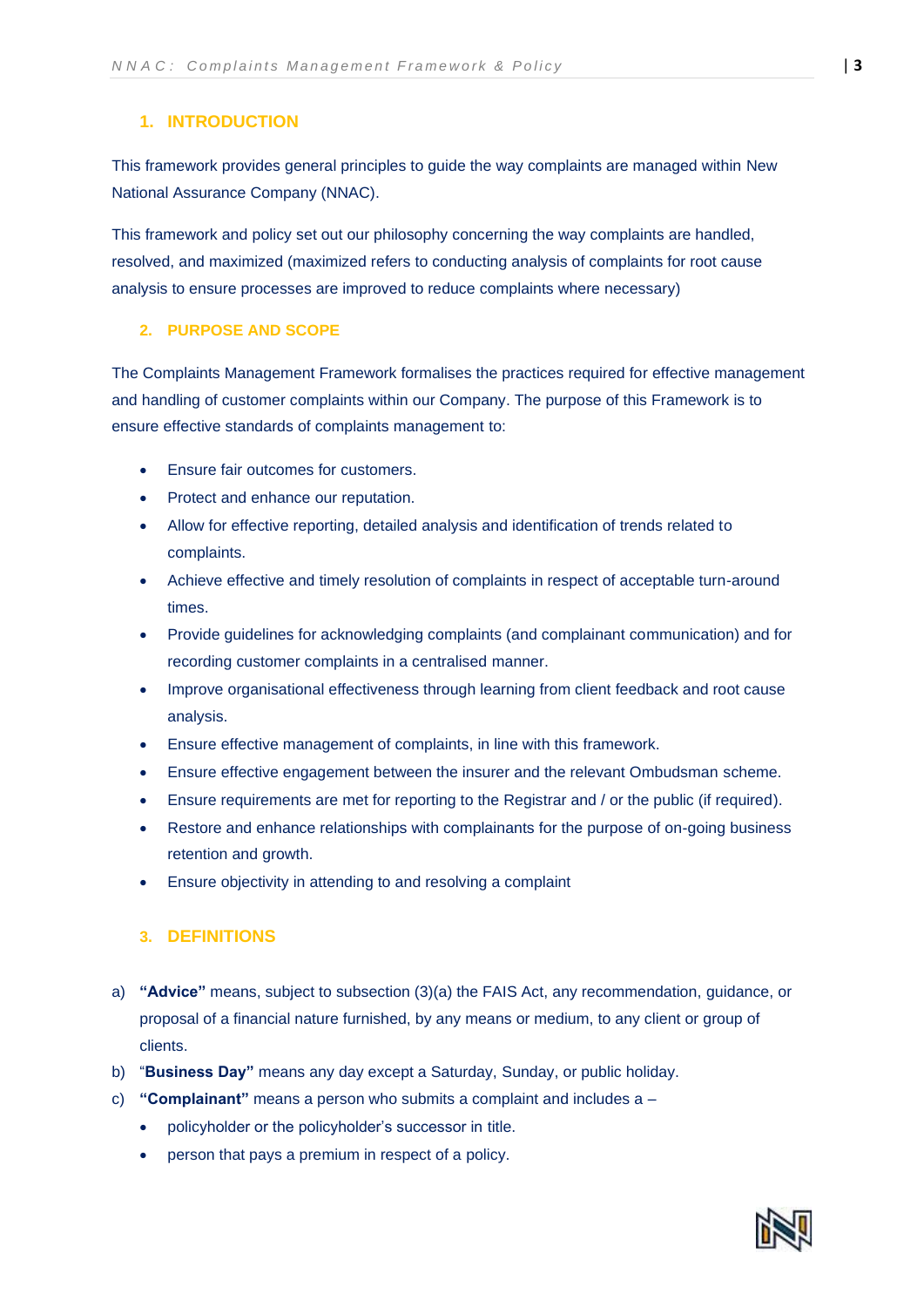- potential policyholder whose dissatisfaction relates to the relevant application, approach, solicitation or advertising or marketing material, who has a direct interest in the agreement, policy, or service to which the complaint relates.
- d) **"Complaint"** means an expression of dissatisfaction by a person to an insurer or, to the knowledge of the insurer, to the insurer's service provider relating to a policy or service provided or offered by that insurer which indicates or alleges, regardless of whether such an expression of dissatisfaction is submitted together with or in relation to a policyholder query, that –
	- the insurer or its service provider has contravened or failed to comply with an agreement, a law, a rule, or a code of conduct which is binding on the insurer or to which it subscribes.
	- the insurer or its service provider's maladministration or wilful or negligent action or failure to act, has caused the person harm, prejudice, distress or substantial inconvenience; or
	- the insurer or its service provider has treated the person unfairly.
- e) **"Policyholder query"** means a request to the insurer or the insurer's service provider by or on behalf of a policyholder, for information regarding the insurer's policies, services or related processes, or to carry out a transaction or action in relation to any such policy or service.
- f) **"Rejected"** in relation to a complaint means that a complaint has not been upheld and the insurer regards the complaint as finalised after advising the complainant that it does not intend to take any further action to resolve the complaint and includes complaints regarded by the insurer as unjustified or invalid, or where the complainant does not accept or respond to the insurer's proposals to resolve the complaint.
- g) **"Complaints Management"** means the management of the entire lifecycle of a complaint. This starts with the ease of process for the client to lodge complaints and the associated communication. It includes the way complaints are handled, recorded, resolved and quality controlled; the way people involved in complaints management processes are managed and trained; the way decisions are made; the way clients' trust is restored; the way the reports are compiled and analysed; and ultimately the way business learns from the feedback gleaned from complaints and takes corrective and proactive action accordingly.
- h) **"Complaint's handling**" The process of attending to and resolving complaints including ongoing interaction with Complainants.
- i) **"FAIS complaint"** means a specific complaint, submitted by a Complainant to the FAIS Ombudsman relating to a financial service rendered by NNAC or its representative to the Complainant on or after the date of commencement of the FAIS Act, and in which complaint it is alleged that NNAC or its representative has:
	- contravened or failed to comply with a provision of the FAIS Act and that as a result thereof
	- the Complainant has suffered or is likely to suffer financial prejudice or damage.
	- has treated the Complainant unfairly.
- j) **"FAIS Ombud Complainant"** means a client who submits a complaint to the FAIS Ombudsman in relation to the application of a policy and includes advice rendered.
- k) **"OSTI"** refers to the Ombudsman for Short Term Insurance

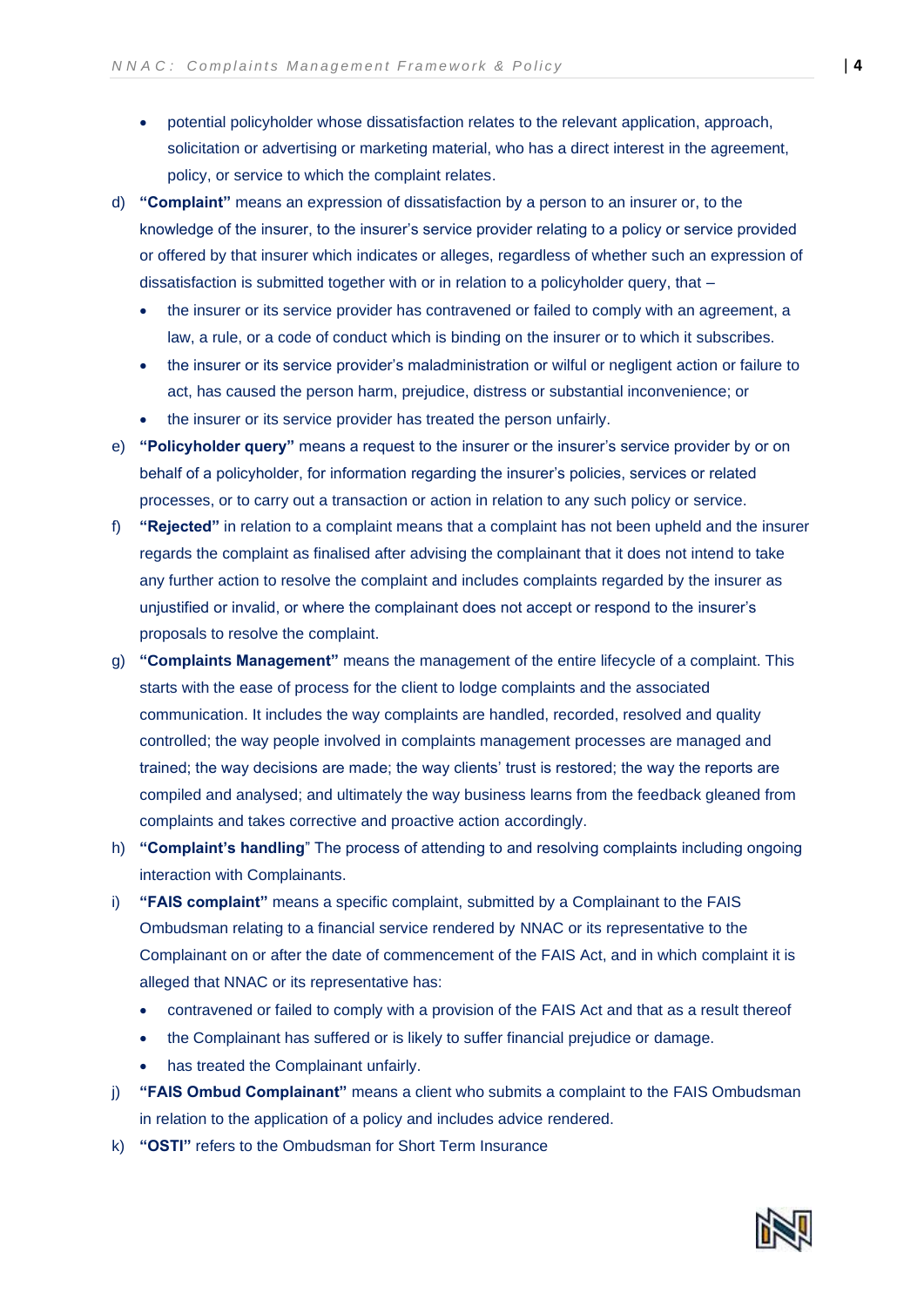l) **"OSTI complaint"** for the purpose of this policy, a complaint submitted to the Ombudsman for Short Term Insurance ("OSTI") in relation to any other matter other than the application of a policy relating to advice rendered

#### **4 KEY PRINCIPLES AND STANDARDS FOR EFFECTIVE COMPLAINTS MANAGEMENT**

The following principles and standards shall apply to the complaint's management processes within our Company:

- a) **Accessibility:** Our Company makes complaints reporting visible to customers on all key documents provided to them as well as on its website.
- b) **Client-centricity:** Complaint handling staff are expected to demonstrate the right attitude toward every client.
- c) **Quality of investigation:** We will take reasonable steps to gather and investigate all relevant information and circumstances when handling complaints.
- d) **Timely resolution:** Our quality standards recognise that all complaints must be resolved in a timely manner and in line with timelines set out in this framework.
- e) **Consistent and objective decision-making:** We will ensure that employees and decision makers avoid bias when handling complaints so that principles of fairness and objectivity are upheld.
- f) **Confidentiality of client Information and data:** In line with the regulations set out in terms of POPIA, we will maintain the confidentiality of customers' personal information and comply with the relevant legislation to ensure that internal controls are in place for safeguarding of data.
- g) **Accuracy of record-keeping:** Complaints must be accurately, efficiently, and securely recorded.
- h) **Communication before, during and after complaint:** We will provide customers with clear upfront communication concerning how they can complain and how their complaint will be handled.
- i) **Quality Assurance:** We will ensure that there is an appropriate level of quality assurance in place to monitor that the standards referred to in this framework are adhered to.
- j) **Meaningful Management Information and Analysis:** Useful management information reports pertaining to complaints will be developed and implemented, subject to regulatory requirements and business needs.

## **5 ALLOCATION OF RESPONSIBILITIES**

The the roles and responsibilities of the stakeholders responsible for governance of the framework are as follows:

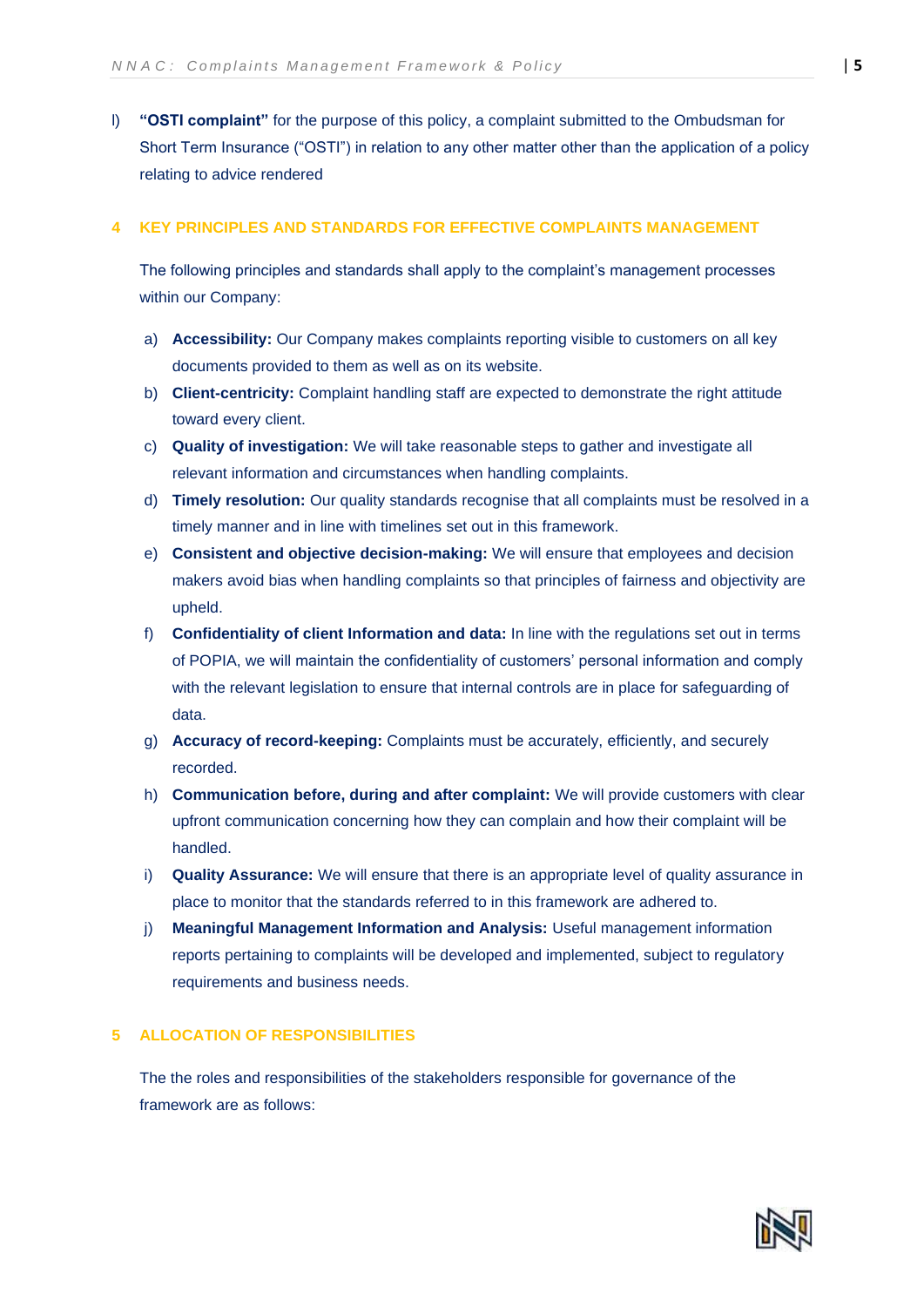#### **a) BOARD OF DIRECTORS**

The Board is ultimately responsible for the requirements of this framework but delegates some functions to executive committees, other forums, managers, and any other persons.

#### **b) RISK AND AUDIT COMMITTEE**

The Risk and Audit Committee must approve changes to this framework and monitor adherence to this framework. The Risk and Audit Committee is responsible for:

- Ensuring that all committees, forums, and individuals who have responsibility under the policy fulfil their responsibilities in a timely and diligent manner.
- Governance of the applicable assurance provider's assessment of compliance with a framework.
- Assigning and monitoring remediation of any non-compliance or other findings by the assurance provider.

#### **c) COMPLAINT HANDLERS**

Implement, communicate & ensure that all complaints are managed in accordance with this framework

#### **d) RISK MANAGEMENT**

Risk Management is responsible for reviewing adherence to the requirements outlined by this framework.

#### **e) COMPLIANCE**

Compliance is responsible for:

- Reviewing adherence to the requirements outlined by this framework.
- Ensuring that this framework remains in line with legislation.

#### **6 COMPLAINT MANAGEMENT PROCESS**

#### **6.1 SUBMISSION OF A COMPLAINT**

For a complaint to receive our attention, complainants should submit complaints in writing to our complaints officer whose details are as follows:

| Email Address:  | lefui@nnac.co.za |
|-----------------|------------------|
| Contact Number: | 011 646 7456     |
| Name:           | Lefui Moloi      |

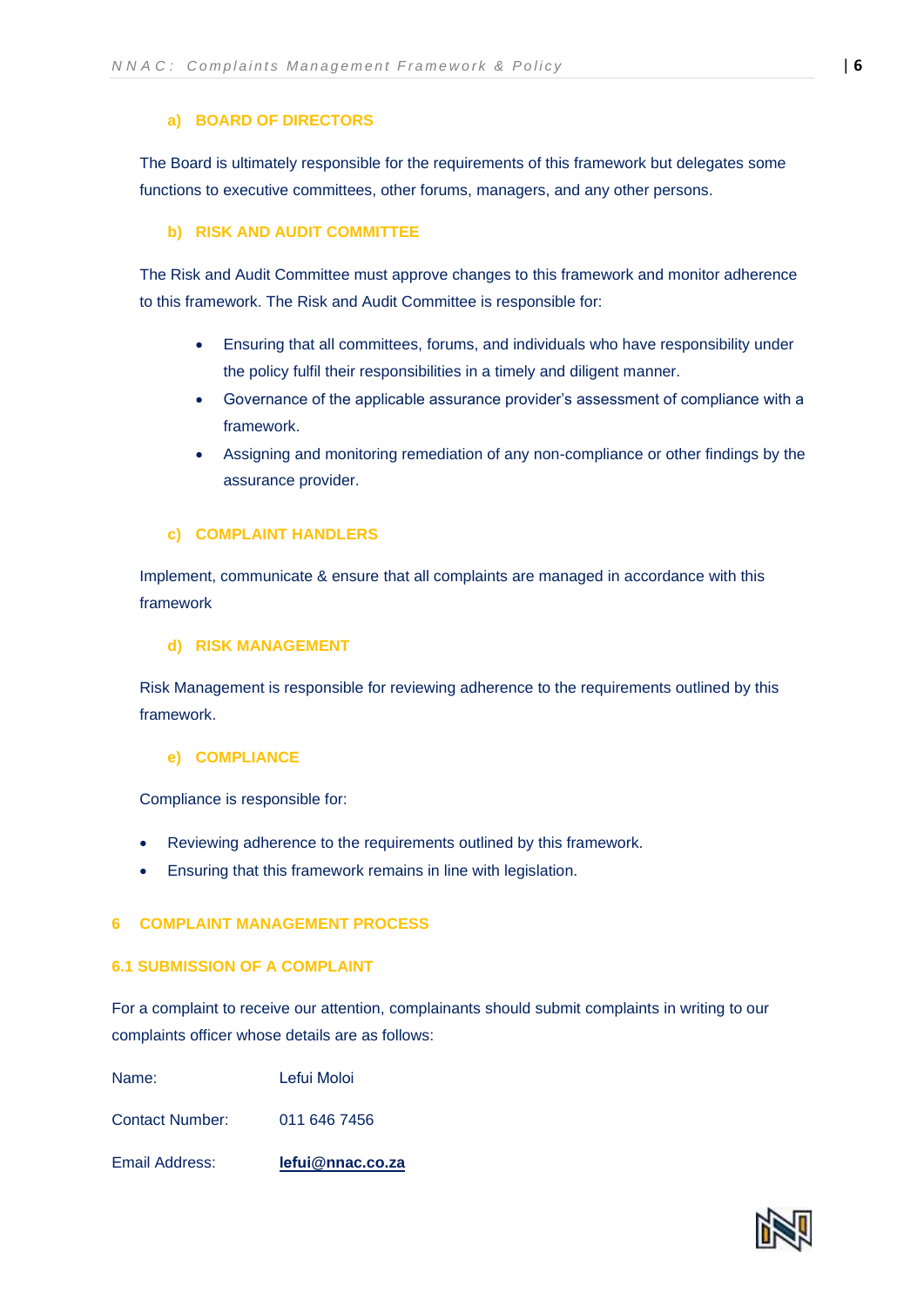Complainants should ensure that they include their name, policy and/or claim number and motivation to enable us to assist more efficiently.

All communications with complainants must be in plain language.

## **6.2 UPON RECEIPT OF A COMPLAINT**

Upon receipt of a complaint, we will, within 2 (two) working days or as soon as practically possible, acknowledge receipt of a complaint.

Our complaints officer will attempt to identify all issues and if necessary, request further information from the complainant.

All complaints will be handled in a fair, transparent and friendly manner keeping in line with the regulations set out in terms of TCF (Treating Customers Fairly).

## **6.3. KEEPING THE COMPLAINANT INFORMED**

Our complaints officer will attempt to resolve a complaint within 10 (ten) working days provided we have all the necessary information to assist the complainant. We will keep the complainant informed of the progress of the complaint on a regular basis.

Once the complaint has been considered, we will inform the complainant in writing of our decision and the outcome of the complaint.

All complaints are to be entered numerically in the Complaints Register and the root cause established. By determining the root cause of the complaint, the following can be established, and a summary of suggested improvements can be drawn up:

- Is the root cause likely to affect other clients, products, or processes?
- Is there an identified failure in our current controls and processes?
- Is there an element of poor staff performance e.g., lack of skills or technical knowledge?
- Is there an element of poor service provider performance?
- Is there a risk to our TCF delivery?

We will ensure that customers who are financially prejudiced as a result of our contravention, noncompliance, action, failure to act, or unfair treatment are fairly compensated.

A written response will be sent to a complainant or their authorised representative once the complaint is finalised

## **7. SOCIAL MEDIA COMPLAINTS**

Social media complaints are monitored by the NNAC Market Conduct Team

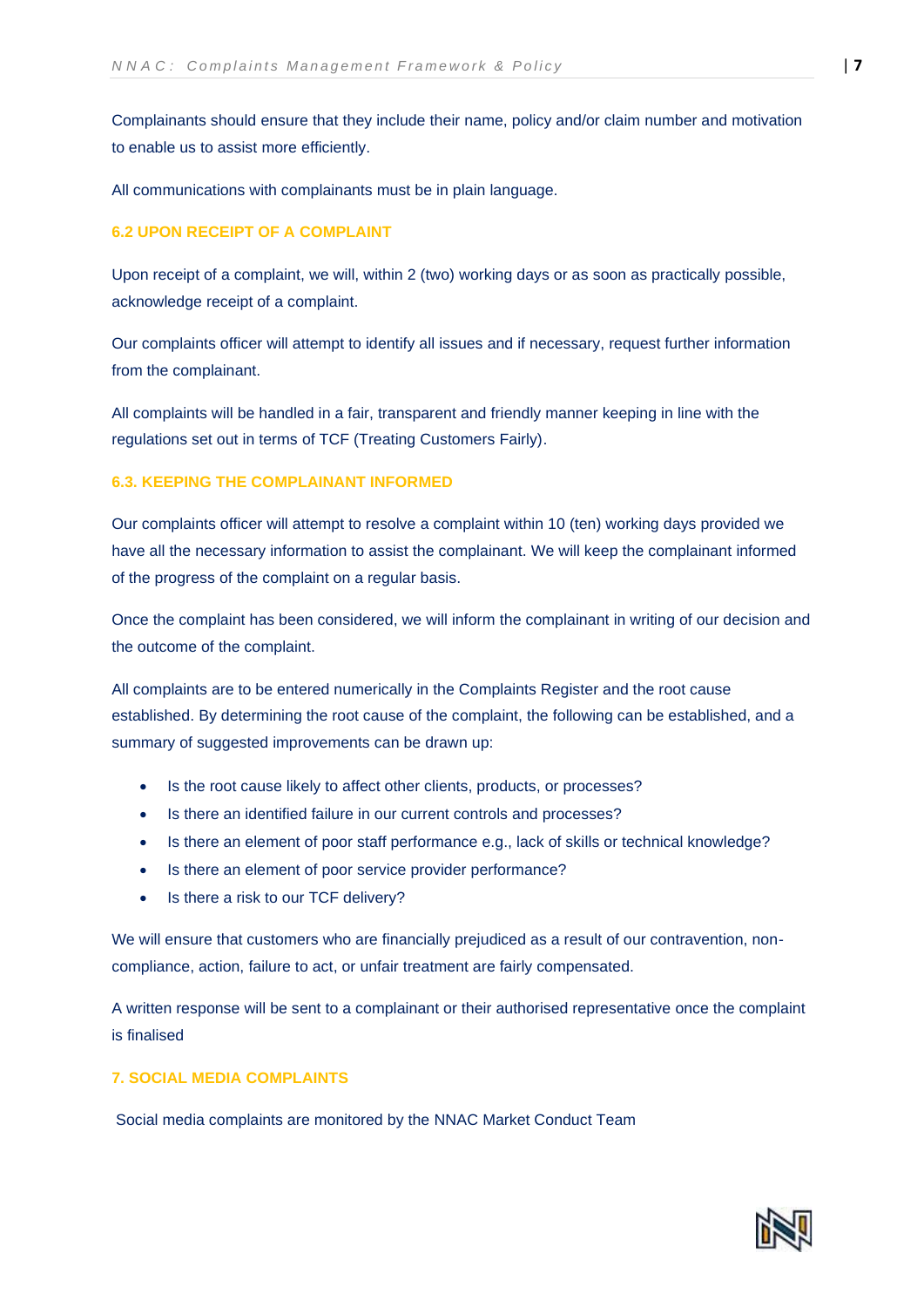The relevant complaint handling staff member will log the complaint on the complaint management register immediately and will liaise with the relevant outsourced business partner / department to formulate a response that will be posted to the relevant social media platform within 48 hours.

The complaint will then be investigated and handled in accordance with the policy as set out above.

## **8. ENGAGEMENT WITH OMBUD SCHEMES**

We will clearly and transparently communicate the availability and contact details of the relevant Ombudsman schemes to customers on all applicable disclosure documentation.

Where appropriate, we also display information regarding the availability and contact details of the relevant Ombudsman services on our websites.

Although we cannot control when a client will escalate a complaint to the respective Ombudsman, we will always:

- Maintain open and honest communication and co-operation between ourselves and any Ombud with whom we deal; and
- Endeavour to resolve a complaint before a final determination or ruling is made by an Ombud, without impeding or unduly delaying a complainant's access to an Ombud.
- We will maintain specific records and carry out specific analysis of complaints referred to the Ombudsman and their outcomes.
- We also monitor determinations, publications and guidance issued by the relevant Ombudsman with a view to identifying failings of risks in our products, services or practices and to be aware of such rulings or determinations in relation to claims process and interpretation of Policy provisions across the board.

# **9. COMPLAINTS REFERRED TO THE OFFICE OF THE OMBUDSMAN FOR FINANCIAL SERVICES IN ACCORDANCE WITH THE FAIS ACT**

NNAC is an authorised Financial Services Providers (hereinafter referred to as "FSPs") in terms of the Financial Advisory and Intermediary Services Act No. 37 of 2002 ("the FAIS Act").

As an FSP we are obliged to maintain an Internal Complaints resolution process which includes the maintenance of a comprehensive complaint's framework outlining our commitment to and procedures for internal resolution of complaints which are required to be handled in accordance with the FAIS Act.

# **9.1 COMMUNICATION AND ESCALATION PROCESS PERTAINING TO "FAIS" RELATED COMPLAINTS**

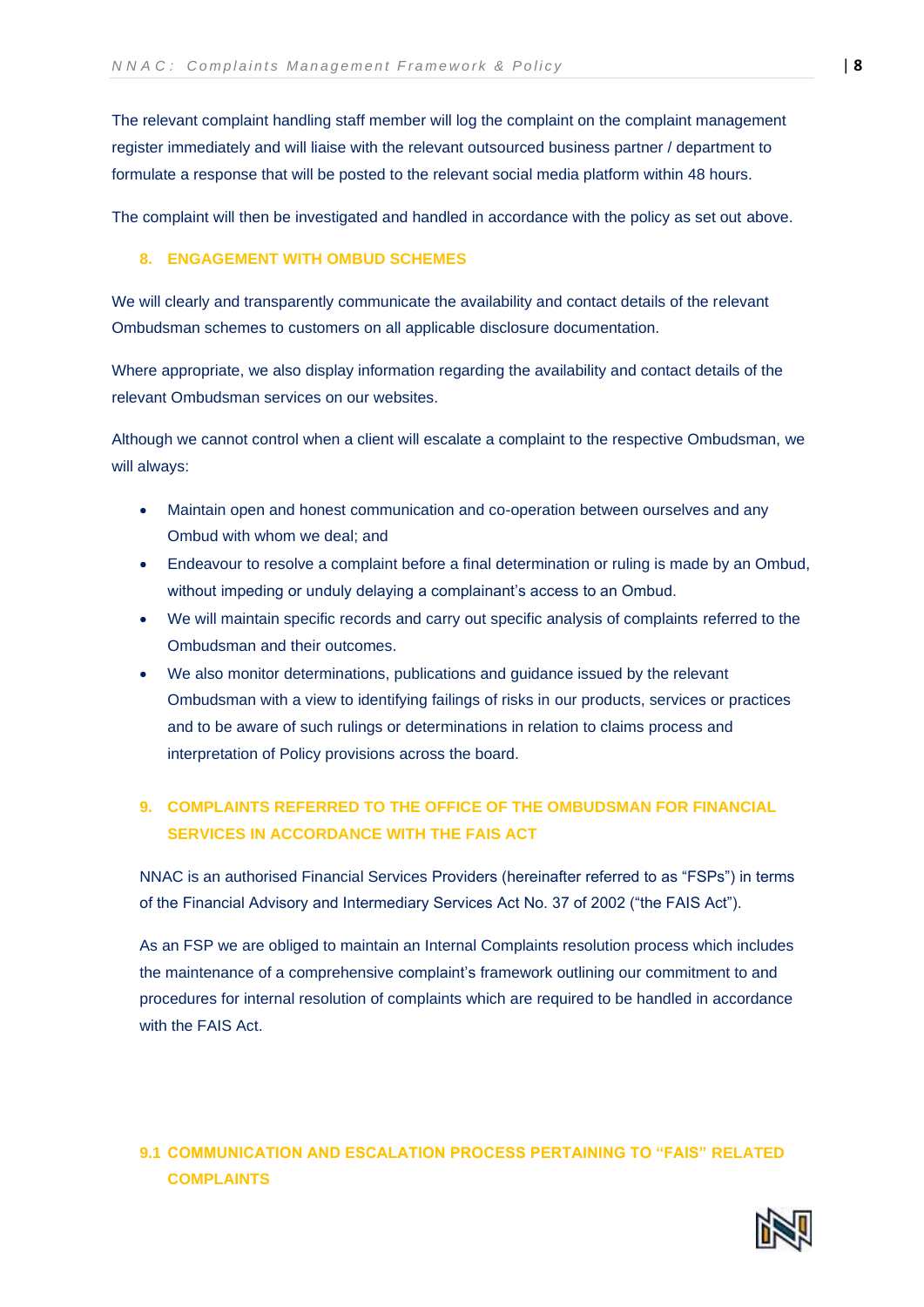## **a) Internal Communication**

With reference to Section 5 of this framework, which outlines the roles and responsibilities of the stakeholders responsible for governance of this framework.

- Each governance structure specified above will receive routine feedback and communication related to the functioning of this framework on a periodic basis.
- Ad-hoc or non-routine communication may be performed from time to time.

## **b) External Communication:**

- Reporting to the Financial Services Conduct Authority ("FSCA") must be done on an annual basis in respect of all FAIS complaints received for the reporting period, or as requested by the FSCA.
- From time to time, there may be a need to request information from external FSPs with respect to FAIS complaints received, in order to obtain information that will ensure a proper resolution of any such complaints.

## **c) Elements of a Complaint: Pertaining to "FAIS" related complaints**

In terms of the FAIS Act, a complaint must relate to a financial service rendered by our Company to the complainant, in which it is alleged that NNAC:

- has contravened or failed to comply with the FAIS Act and that as a result thereof the complainant has suffered or is likely to suffer financial prejudice or damage.
- has wilfully or negligently rendered a financial service to the complainant which has caused prejudice or damage to the complainant, or which is likely to result in such prejudice or damage.
- has treated the complainant unfairly.

The elements of a complaint are –

- It must be in respect of advice or intermediary services provided
- The complainant must have suffered, or is likely to suffer, a financial loss because of failure on the part of NNAC to comply with the FAIS Act; or
- The complainant must have suffered, or is likely to suffer, financial loss because of we have wilfully or negligently rendered advice or intermediary service to the complainant which has caused prejudice or damage to the complainant, or which is likely to result in such prejudice or damage; or
- Our Company has treated the complainant unfairly.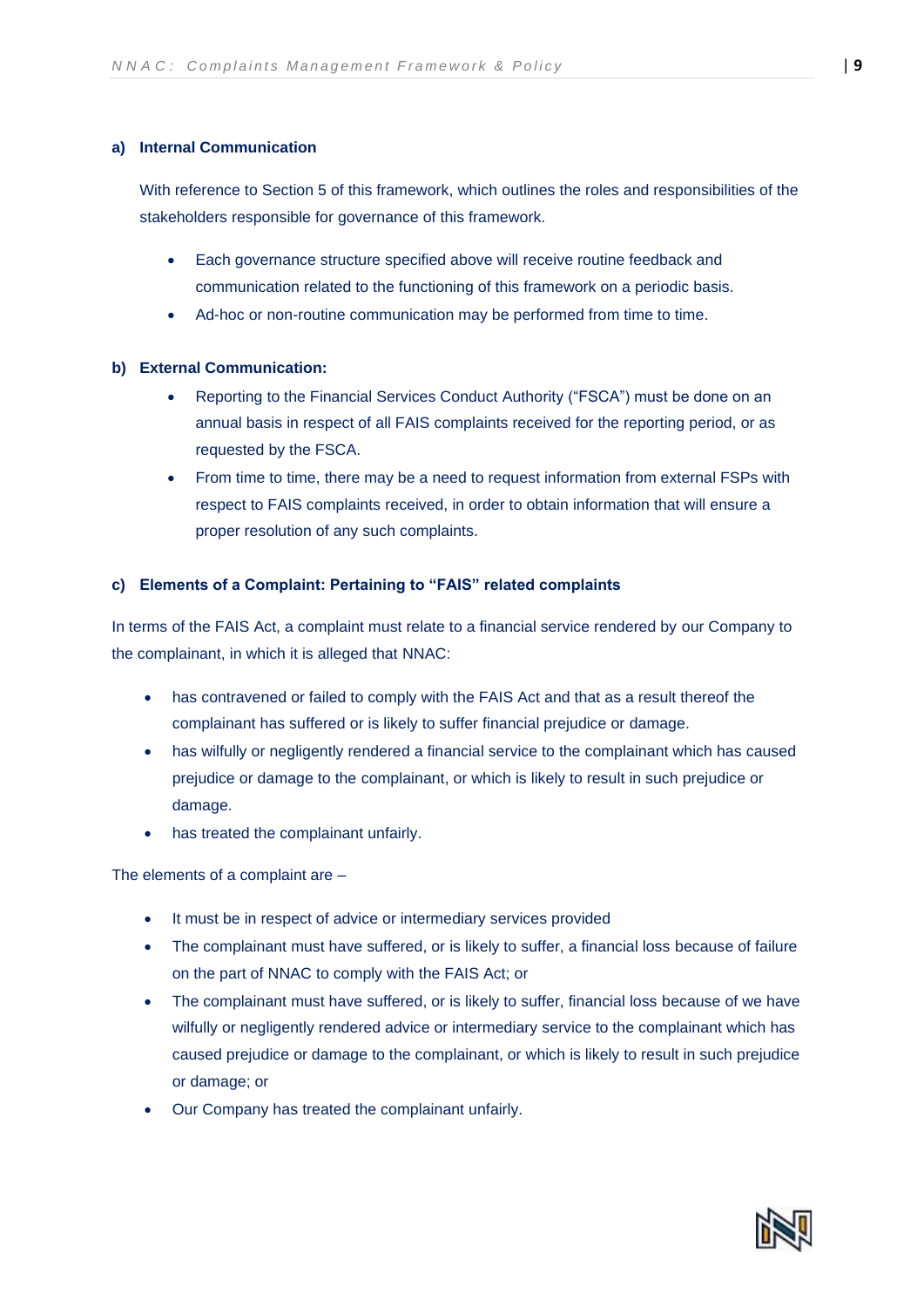#### **Details for the FAIS Ombudsman is as follows:**

| <b>Physical Address:</b> | Sussex Office Park, Ground Floor, Block B, 473 Lynnwood Road corner<br>Lynnwood Road and Sussex Avenue, Lynnwood, 0081 |
|--------------------------|------------------------------------------------------------------------------------------------------------------------|
| Postal Address:          | P O Box 74571, Lynwood Ridge, 0040                                                                                     |
| <b>Contact Number:</b>   | 012 762 5000 / 012 470 9080                                                                                            |
| Fax Number:              | 086 764 1422 / 012 348 3447                                                                                            |
| E-mail Address:          | info@faisombud.co.za                                                                                                   |
| Website:                 | www.faisombud.co.za                                                                                                    |

## **10. COMPLAINTS REFERRED TO THE OMBUDSMAN FOR SHORT TERM INSURANCE (OSTI)**

In terms of this Policy, Ombudsman complaints (i.e., complaints referred to the Ombudsman for Short Term Insurance ("OSTI")

Resolution Procedures for complaints referred to the Ombudsman for Short Term Insurance shall be handled in accordance with the process outlined below:

- The designated officials shall ensure that the complaint is handled in accordance with Policyholder Protection Rules ("PPR")
- Specifically, turnaround times for resolving complaints and the quality standards applied to such Ombudsman complaints must adhere to the stipulations and requirements prescribed by the OSTI as applicable.
- When handling Ombudsman complaints, the responsible officials will request comprehensive information and related documentation from the relevant division or employee or the binder holder or intermediary or administrator to ensure that all relevant facts are properly considered in the resolution of the complaint
- The designated officials within NNAC may elect to refer matters back to external administrators, Heads of Department for further consideration to ensure that each matter is carefully considered before a response is submitted to the respective Ombudsman.
- The OSTI submits complaints directly to us. Responses are to be directed to the office of the OSTI unless directed by the office of the OSTI to respond directly to the complainant. In each instance, full details of the decision together with all supporting documentation must be submitted back to the OSTI within 2 weeks from the submission date.
- The OSTI prefers that where possible the respective insurer or entity resolves the matter without mediation.